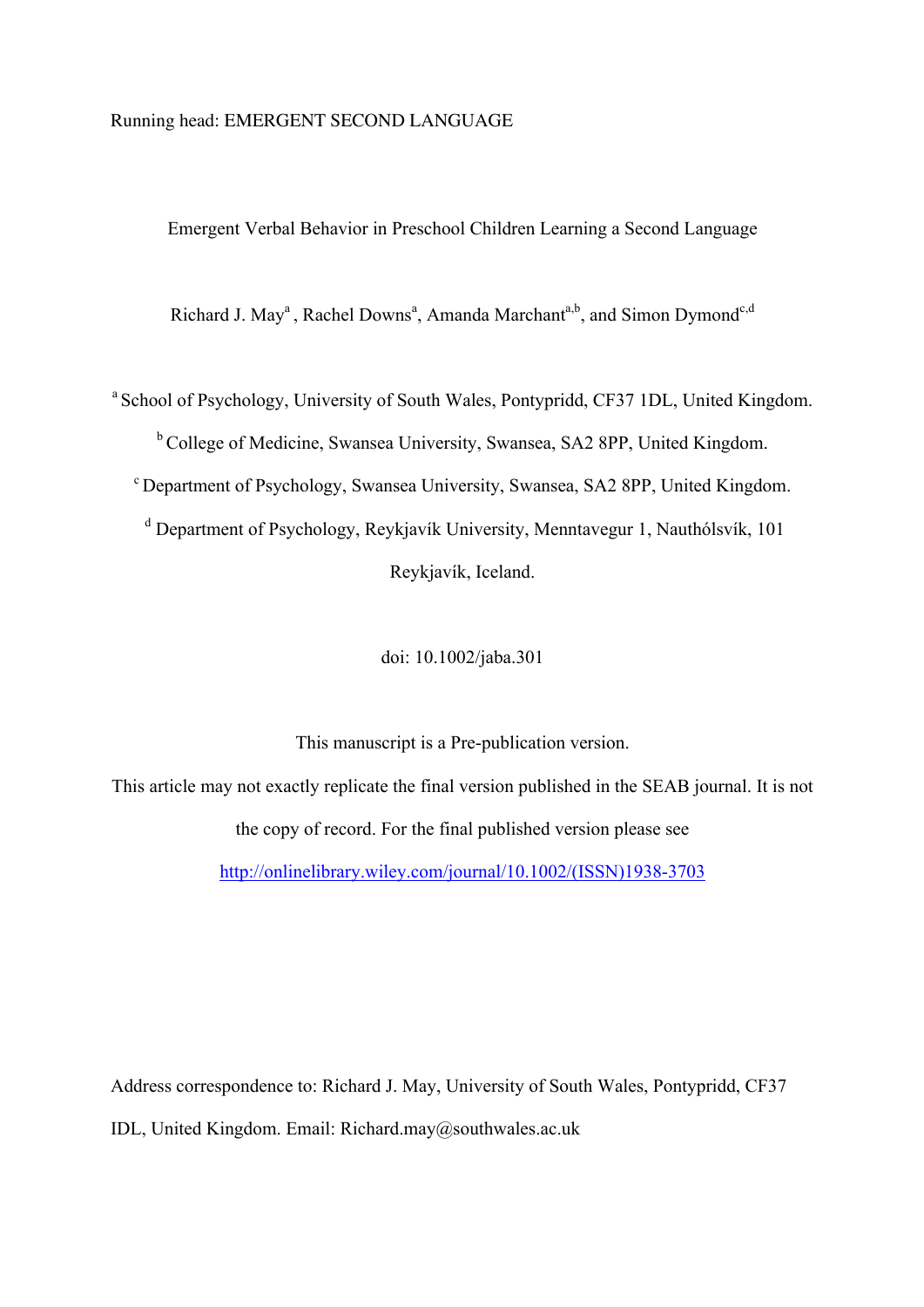We evaluated the emergence of untaught second-language skills following directly taught listener and intraverbal responses. Three preschool children were taught first-language (English) listener responses (e.g., "Point to the horse") and second-language (Welsh) intraverbal responses (e.g., "What is horse in Welsh?" ["Ceffyl"]). Following the intervention, increases in untaught second-language tacts (e.g., "What is this in Welsh?" ["Ceffyl"]) and listener responses (e.g., "Point to the ceffyl") were observed for all three participants.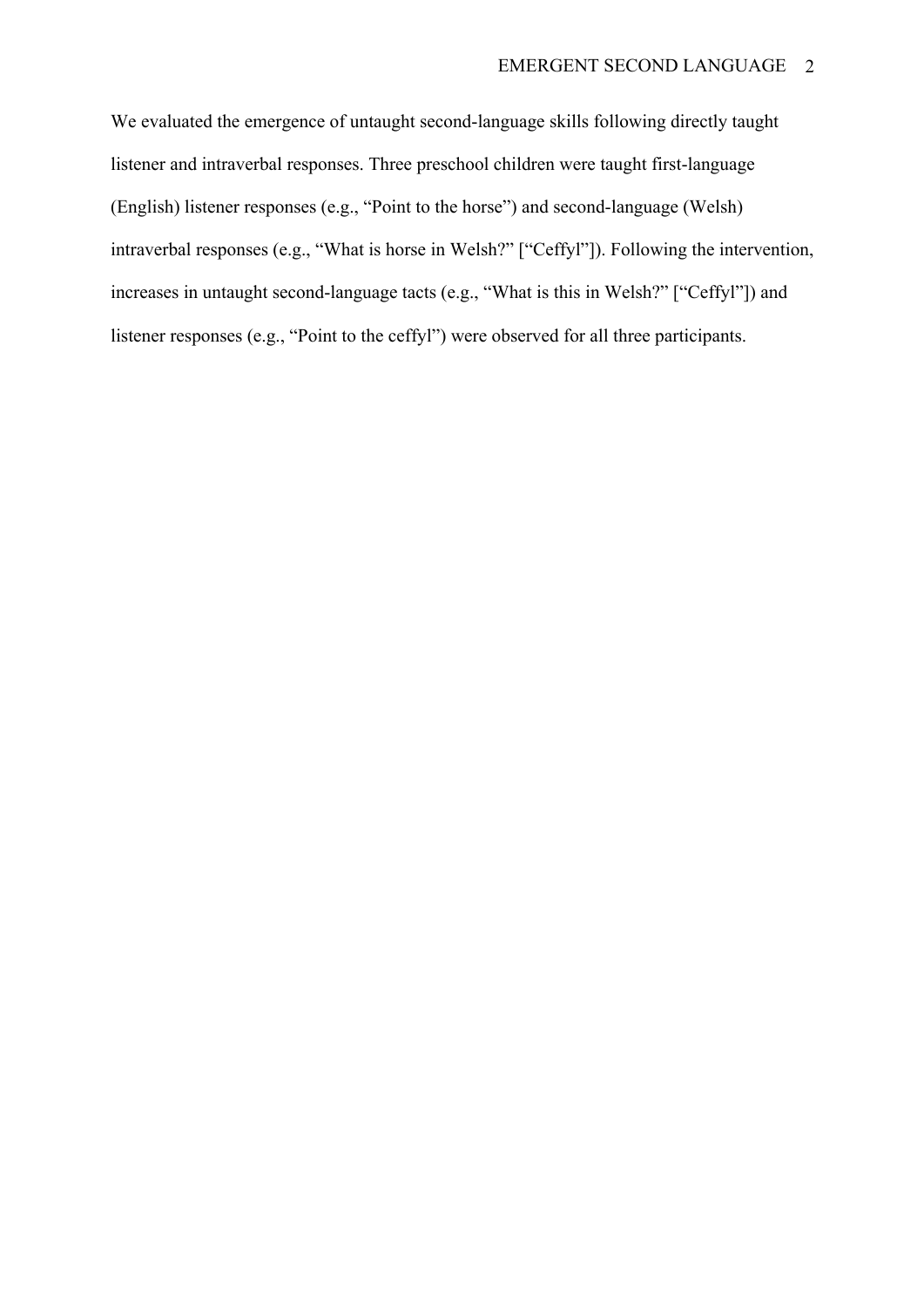Emergent Verbal Behavior in Preschool Children Learning a Second Language

Approximately two thirds of the world's population are either bilingual or multilingual (Baker, 2001). Within the United Kingdom, promoting second language acquisition is an important goal for its linguistically diverse communities, and Welsh government policy requires teaching of both Welsh and English in primary and secondary school.

Derived relational responding (DRR) is an effective and efficient approach for second language instruction, because only a subset of responses need be taught to evoke a range of untaught skills (Barnes & Rehfeldt, 2013). In a study with preschool children, Rosales, Rehfeldt, and Lovett (2011) successfully implemented second-language listener training (i.e., identifying objects given foreign language object names) to produce emergent secondlanguage tacts (i.e., stating object names given objects). With adults, Douvani (2014) found that teaching second-language intraverbals resulted in the emergence of second-language tacts, and vice versa.. In contrast, Pétursdóttir and Hafliðadóttir (2009) reported inconsistent effects of DRR-based training in facilitating untaught verbal relations with two five-year old children. Using a pretest/posttest design, they taught second-language intraverbals (i.e., stating the second-language name when hearing the native language name) and listener relations, but untaught tacts and intraverbals did not occur consistently at criterion levels.

Two limitations of the Pétursdóttir and Hafliðadóttir (2009) study might explain the discrepant findings. First, the authors did not assess maintenance of taught relations during tests for emergent relations. It is possible that the lack of emergent responding was due to failure to maintain the directly taught relations. Second, the absence of programmed reinforcement during extensive test phases may have disrupted on-task behavior (cf., LeBlanc, Miguel, Cummings, Goldsmith, & Carr, 2003). The present study sought to address these concerns by including reinforced maintenance probes in test sessions. Additionally, we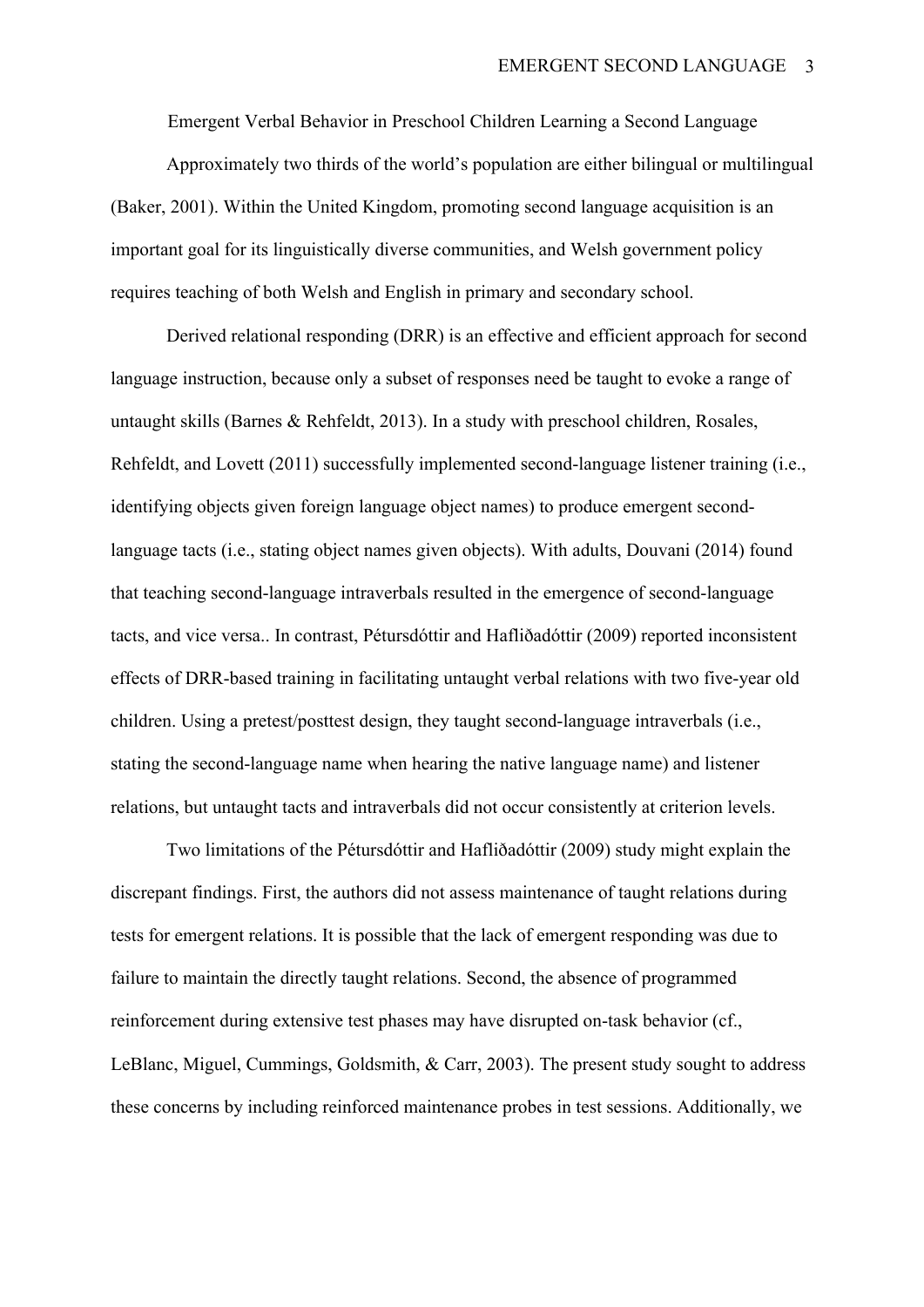implemented a multiple baseline across behaviors design, which confers greater experimental control than pretest/posttest designs.

#### **Method**

## **Participants and Setting**

Three typically developing children participated. Alice was a 52-month-old girl, Stew was 48-month-old-boy, and Betty was a 30-month-old girl. Participants' English language skills were assessed with the *British Picture Vocabulary Scale-Second Edition* (Dunn, Dunn, Whetton, & Burley, 1997) and the *Expressive One Word Picture Vocabulary Test* (Martin & Brownell, 2011). All participants scored within the normal range on both assessments. Welsh language skills were not formally assessed; however, none of the participants spoke Welsh at home and teacher reports indicated their vocabularies were limited to a small number of common nouns and adjectives (i.e., common items, colors). Prior to the study, participants were able to echo all of the words included in the stimulus sets.

Sessions with Alice and Stew were conducted in a preschool setting, while sessions with Betty were conducted in her home. During sessions, the child sat at a table and the experimenter sat at a  $90^\circ$  angle to the child. Participants were not provided with additional Welsh language instruction involving the experimental stimuli during the study.

### **Experimental stimuli, dependent variables, and inter-observer agreement**

We used two six-item stimulus sets with each participant. Stimuli included English spoken words (Set 1: "horse" and "cow"; Set 2: "strawberry" and "cake"), Welsh spoken words (Set 1: "ceffyl" and "buwch"; Set 2: "mefys" and "teisen"), and their corresponding pictures. During *Pretraining,* we used stimuli consisting of items (e.g., animals) that the children could already name and identify in Welsh. Picture stimuli consisted of color illustrations measuring 8 cm x 12 cm. A sticker chart measuring 30 cm x 21 cm was also used.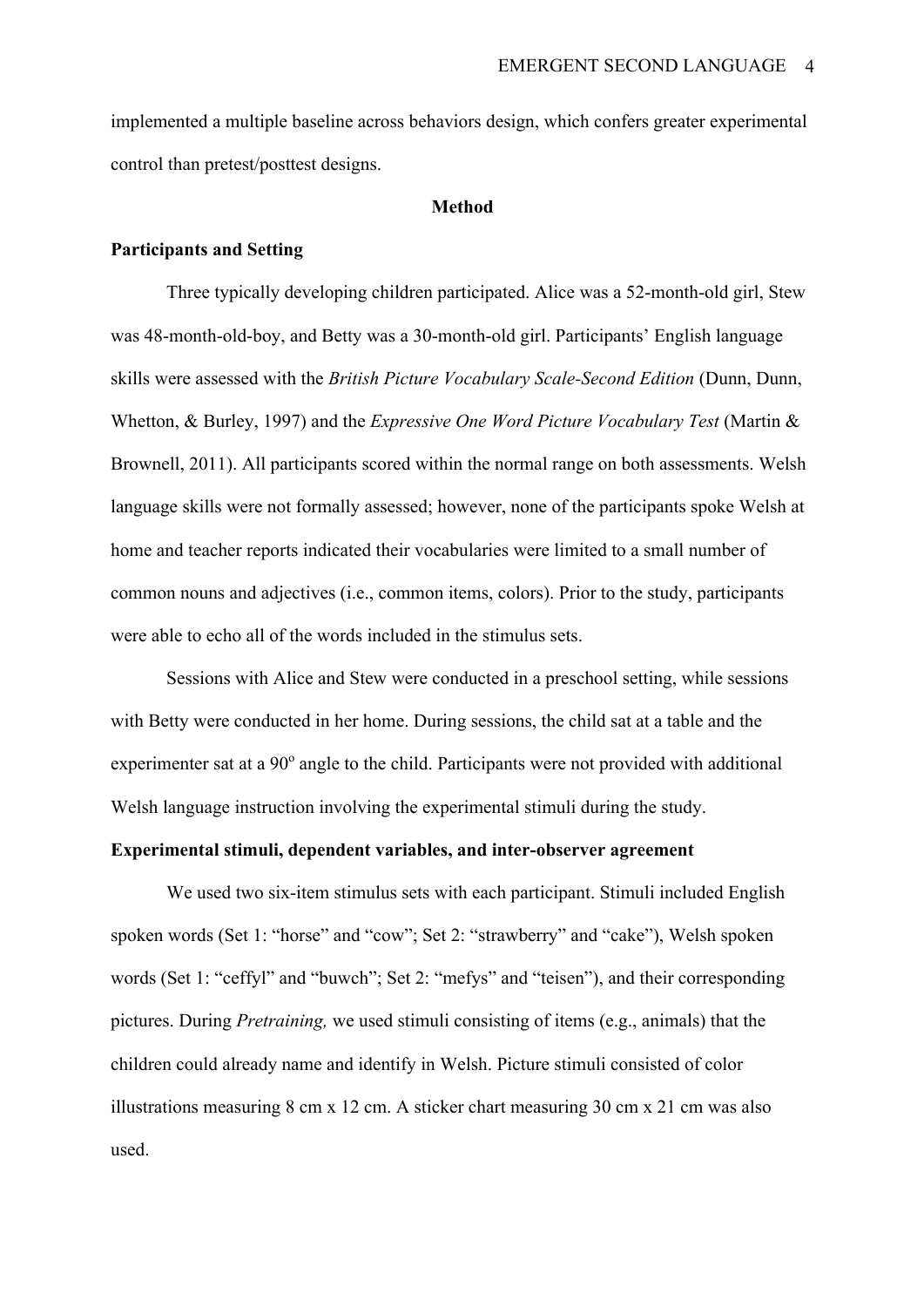The primary dependent variable was the percentage of Tact-Welsh and Listener-Welsh responses during *Pretest* and *Posttest* sessions. Tact-Welsh responses were assessed by asking participants to state the Welsh name when shown an animal (or food) picture. Listener-Welsh responses were assessed by asking participants to select a picture from an array of two comparisons when given the Welsh name. A correct response was scored when the child uttered the correct vocal response (or approximation) during tact trials or pointed to the correct comparison stimulus during listener trials, within 5 s of the instruction.

A second observer scored 60% percent of sessions (84% of test sessions, 32% of training sessions) either in person or from videotapes to obtain interobserver agreement (IOA); agreement or disagreement between the two observers was determined for each response. IOA was calculated for each session by dividing the number of agreements by the total number of trials and multiplying by 100. IOA averaged 99.6% for Alice (range 94 - 100%), 97.5% for Stew (range 88 -100%) and 98.8% (range 94 - 100%) for Betty.

### **Experimental Design**

A multiple baseline across stimulus sets was used to evaluate effects of direct training on emergent responding. Following criterion level (≥75% correct) responding in *Posttest* sessions for emergent relations with Set 1, tests for emergent responding with an additional set of stimuli (Set 2) were implemented.

## **Procedure**

**General procedures.** During all conditions, participants were shown the sticker chart and asked if they would like to play a game to win a prize. During training, correct responses were followed by praise, and stickers were provided on a variable ratio 3 (VR3) schedule. Incorrect responses or non-responses were followed with corrective feedback, including a prompt to engage in the correct response (e.g., "That is not the right answer; the right answer is [correct answer]" or pointing towards the correct comparison. Reinforcement was not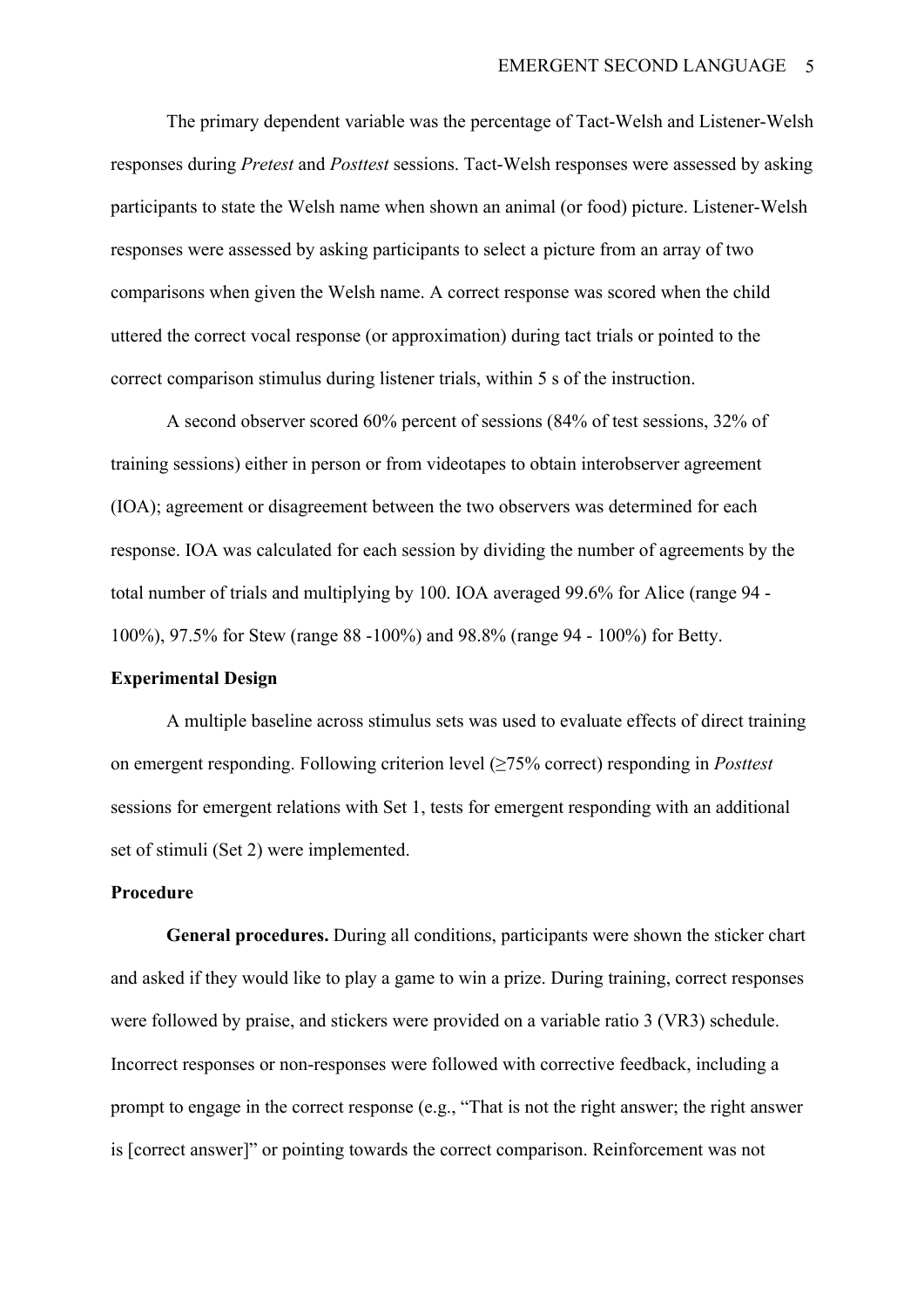provided following a correction. During *Pretest* and *Posttest* sessions, Listener-Welsh and Tact-Welsh trials were never followed by reinforcement or correction. During listener trials, comparison stimuli consisted of two picture stimuli from the same set. The order of trial presentations was randomized, and the position of comparisons across trials was counterbalanced. Between four to eight sessions were conducted once per day, approximately two to three times per week, with each session lasting around 5 minutes.

**Pretraining**. Here, Tact-Welsh and Listener-Welsh trials were presented in an identical fashion to the *Pretest* phase but with familiar stimuli*.* All responses were followed by feedback (either reinforcement or correction). Sessions consisted of eight trials with two listener relations and two tact relations presented twice each. The criterion was 100% correct within a session. All participants passed the *Pretraining* phase within two sessions.

**Pretest**. During this phase, Tact-Welsh and Listener-Welsh trials were presented in the absence of feedback. Each of the four relations were presented twice. In addition, eight motor imitation trials were interspersed in test sessions. During these trials the experimenter asked, "Can you do this?" and presented a simple motor model (e.g., clapping). The experimenter implemented physical guidance if incorrect motor imitation responses occurred, and reinforced both correct and prompted responses. Participants had to score no more than five out of eight  $(\leq 63\%)$ ; correct on the combined Tact- and Listener-Welsh relations for that stimulus set to be used during *Training 1*.

**Training 1 (Listener training)**. Here, the experimenter presented two pictures from the same stimulus set and the instruction, "Point to the [English word]". Sessions consisted of eight trials with each relation presented four times. The criterion to progress to *Training 2* was seven out of eight trials correct (87.5%) during one session.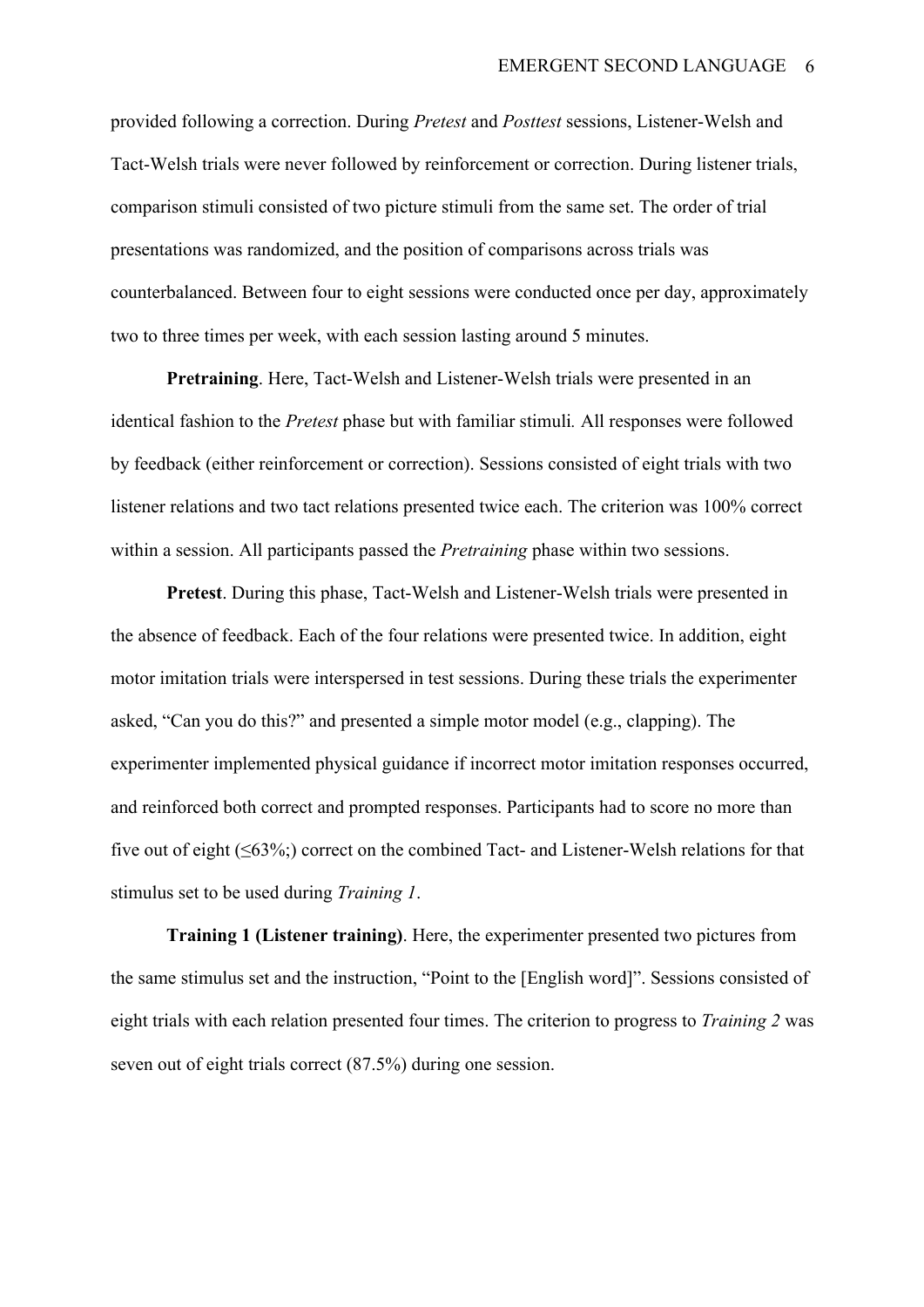**Training 2 (Intraverbal training)**. During *Training 2,* the experimenter asked, "What is [English word] in Welsh?" The number of trials and mastery criterion was identical to listener training.

**Training 3 (Mixed listener and intraverbal training)**. *Training 3* interspersed *Training 1* and *Training 2* trial types*.* Sessions consisted of sixteen trials, with each trial type presented four times. The criterion was set at fourteen out of sixteen correct responses  $(87.5\%)$ .

**Training 4 (Mixed listener and intraverbal training: 50% feedback)**. *Training 4*  was identical to *Training 3*, with the exception that only 50% of trials were followed by feedback, in order to approximate the rate of reinforcement to be presented during the *Posttest*  phase. Reinforced and non-reinforced trials were randomly interspersed.

**Posttest**. This was identical to the *Pretest,* except that taught relations were randomly interspersed with test trials. Correct responses during taught-relation trials were reinforced. The *Posttest* was conducted in sixteen-trial sessions, involving two presentations of each trial type. Criterion was set at seven out of eight trials correct for the taught relations. If the participants failed to achieve this criterion during a *Posttest* session, they were returned to *Training 3*. A final *Posttest* session was conducted to assess maintenance following a period of between two and four weeks, during which no training or testing was conducted.

#### **Results and Discussion**

Figure 1 illustrates *Pretest* and *Posttest* sessions. Participants responded to Tact – Welsh relations at a mean accuracy of between 0% and 25% correct for Set 1 and between 0% and 19% for Set 2, and to Listener –Welsh relations at a mean accuracy of between 37.5% and 100% for Set 1 and between 42% and 50% for Set 2. Alice, Stew, and Betty completed *Training 1* through *Training 4* in 21, 10, and 13 sessions respectively. Alice repeated *Training 3* with Set 1 prior to *Posttest* Session 5, because she had been unable to attend any sessions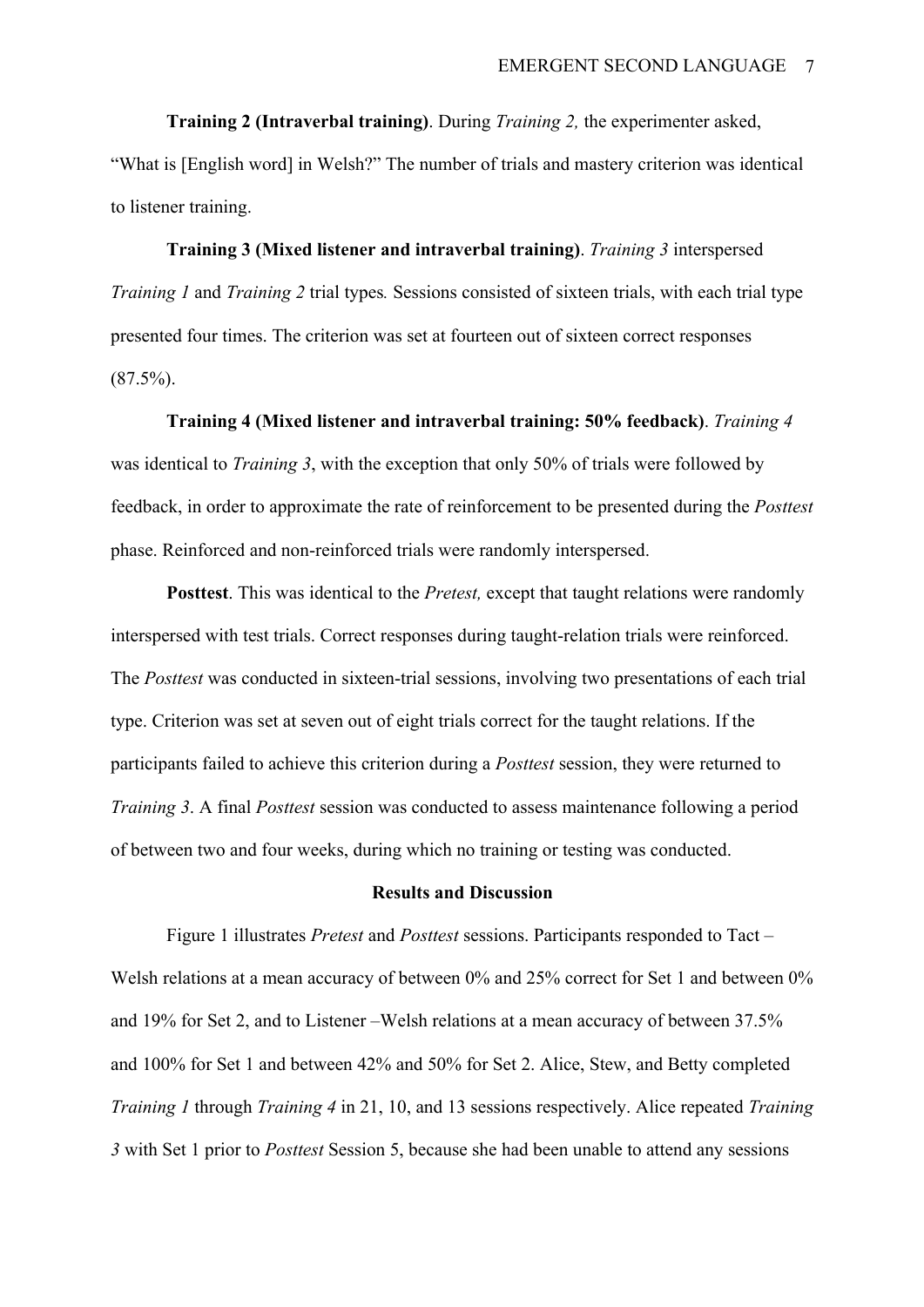for a week. Otherwise, no remedial training was needed. As Figure 1 shows, the emergence of derived relations occurred in accordance with the staggered implementation of training (with the exception of listener relations for Set 1 for Stew). Following training with Set 1, Alice initially responded at 50% accuracy for both emergent relations (Session 3), which then rose to 75% from Session 5 through Session 9. Betty responded at, or above, 75% accuracy for Set 1 *Posttest* probes with the exception of emergent listener responses in Session 4 (50% correct). In all other *Posttest* sessions, participants responded at or above 75% accuracy for both emergent repertoires. Maintenance *Posttests* were conducted following a two-, three-, or four week interval for Alice, Stew, and Betty respectively. With Alice and Betty, taught and emergent relations were largely intact. Stew's responding was below criterion accuracy for both the taught and emergent relations.

These findings indicate that teaching first-language listener and second-language intraverbal responses resulted in increases in untaught second-language tact and listener responses for all three participants. Follow-up test probes demonstrated that for two of the participants, emergent responses persisted for between two and four weeks following the initial posttest period. This latter finding is notable because measures of durability of emergent responding are often omitted from studies on DRR (Rehfeldt, 2011).

The present study has some potential limitations. Although increases in emergent responding were observed, the effect was not entirely robust. Participants frequently responded at less than perfect accuracy (as low as 50%) during *Posttest* sessions despite near perfect accuracy for the trained relations. The extent to which listener relations emerged for Stew following training with Set 1 can also be questioned. Although combined emergent relations were below the pretest criterion, the Listener-Welsh relations were at 100% accuracy in pretest. A further limitation concerns the use of a two-stimulus array during listener trials (see Sidman, 1980). Future research should employ stimulus arrays of at least three stimuli.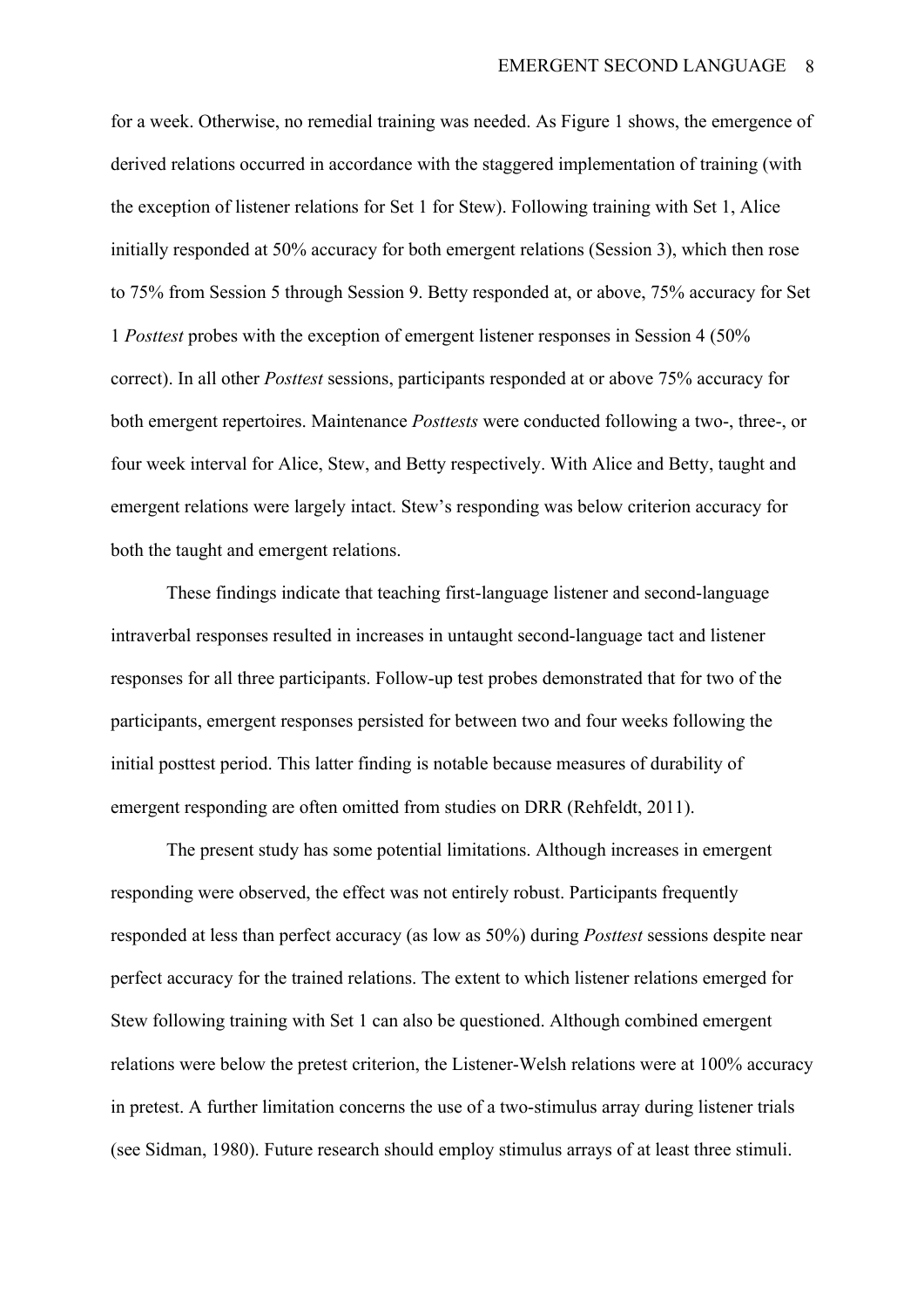Another limitation is the lack of parity between the pretest and posttest conditions; motor imitation targets were interspersed in pretests whereas previously trained responses were used in posttests. The inclusion of taught relations during posttests might have provided additional cues for correct responding that were not present during pretests. Future work could mitigate these concerns by incorporating unrelated, conditional discriminations into pretests, as well as structuring the presentation of trained and test relations to avoid inadvertent cueing. Finally, incorporating measures to ensure fidelity of the training and testing procedures is advised.

Overall, these findings suggest that employing DRR-based procedures is an effective way of establishing second-language tacting and listener skills in typically developing children. These results differ from those of Pétursdóttir and Hafliðadóttir (2009), who found that teaching new intraverbal responses combined with existing listener behavior did not result in criterion level emergence of derived tacting. Interspersal of reinforced maintenance trials may have accounted for the more favorable outcomes in the current study. Alternatively, the differing outcomes may have occurred due to participant characteristics (e.g., language skills) or familiarity with the tasks involved. Our participants were from bilingual communities, and thus, may have been familiar with the contextual cues present in the questions. Future research should seek to further elucidate the factors that contribute to the success of DRR applications in young typically developing populations.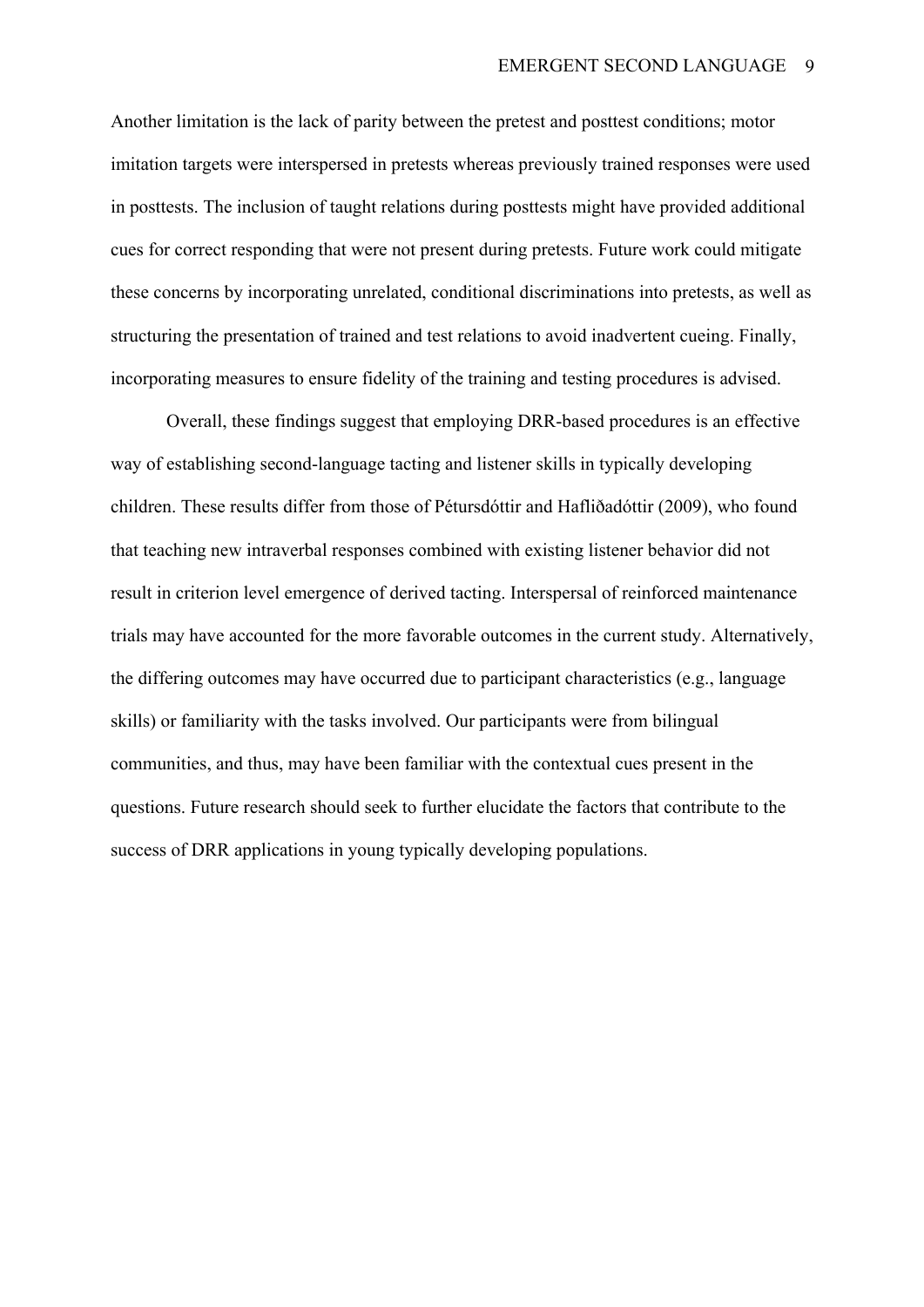# Author note

We thank Caio Miguel and three anonymous reviewers for their helpful comments on an earlier version of this manuscript and Bryony Hawkins for her assistance with data collection.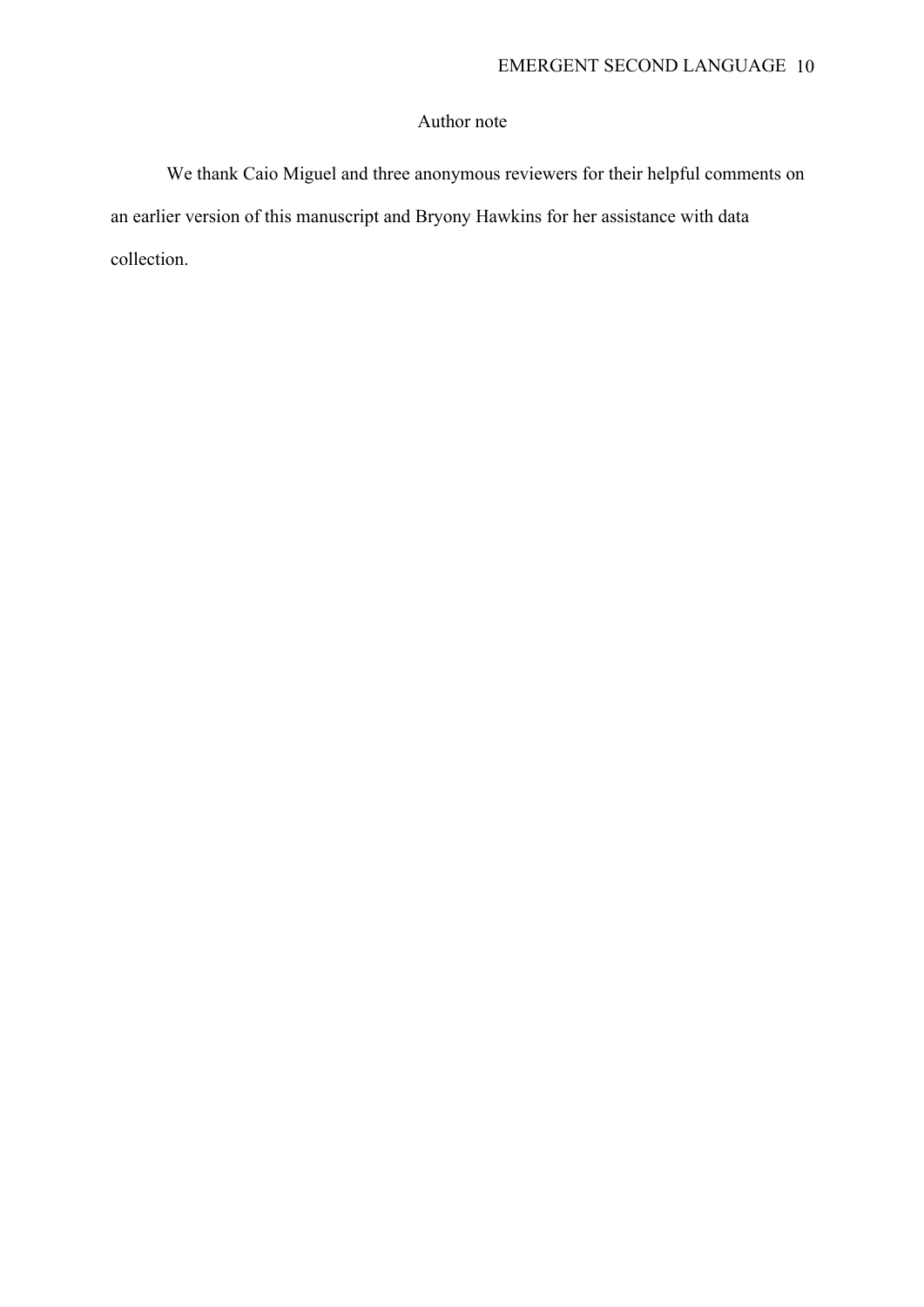#### **References**

- Barnes, C. S., & Rehfeldt, R. A. (2013). Advances in language interventions based on Relational Frame Theory for individuals with developmental disorders. In S. Dymond and B. Roche (Eds.), *Advances in relational frame theory: Research and application* (pp. 151 -176). Oakland, CA: New Harbinger.
- Baker, C. (2001). *Foundations of bilingual education and bilingualism* (3<sup>rd</sup> ed.). Clevedon, UK: Multilingual Matters.
- Dounavi, K. (2014). Tact training versus bidirectional intraverbal training in teaching a foreign language. *Journal of Applied Behavior Analysis*, 47, 165–170. doi: 10.1002/jaba.86
- Dunn, L. M., Dunn, L. M., Whetton, C., & Burley, J. (1997). *The British Picture Vocabulary Scale (II).* London: Nelson.
- LeBlanc, L. A., Miguel, C. F., Cummings, A. R., Goldsmith, T. R., & Carr, J. E. (2003). The effects of three stimulus equivalence testing conditions on emergent US geography relations of children diagnosed with autism. *Behavioral Interventions*, *18*, 279-289. doi: 10.1002/bin.144
- Martin, N., & Brownell, R. (2011). *Expressive One Word Picture Vocabulary Test – Fourth Edition (EOWPVT-IV).* Novato, CA: ATP Assessments.
- Pétursdóttir, A. I., & Hafliðadóttir, R. D. (2009). A comparison of four strategies for teaching a small foreign language vocabulary. *Journal of Applied Behavior Analysis*, *42*, 497- 745. doi: 10.1901/jaba.2009.42-685
- Rehfeldt, R. A. (2011). Toward a technology of derived stimulus relations: An analysis of articles published in JABA, 1992-2009. *Journal of Applied Behavior Analysis*, *44*, 109-119. doi: 10.1901/jaba.2011.44-109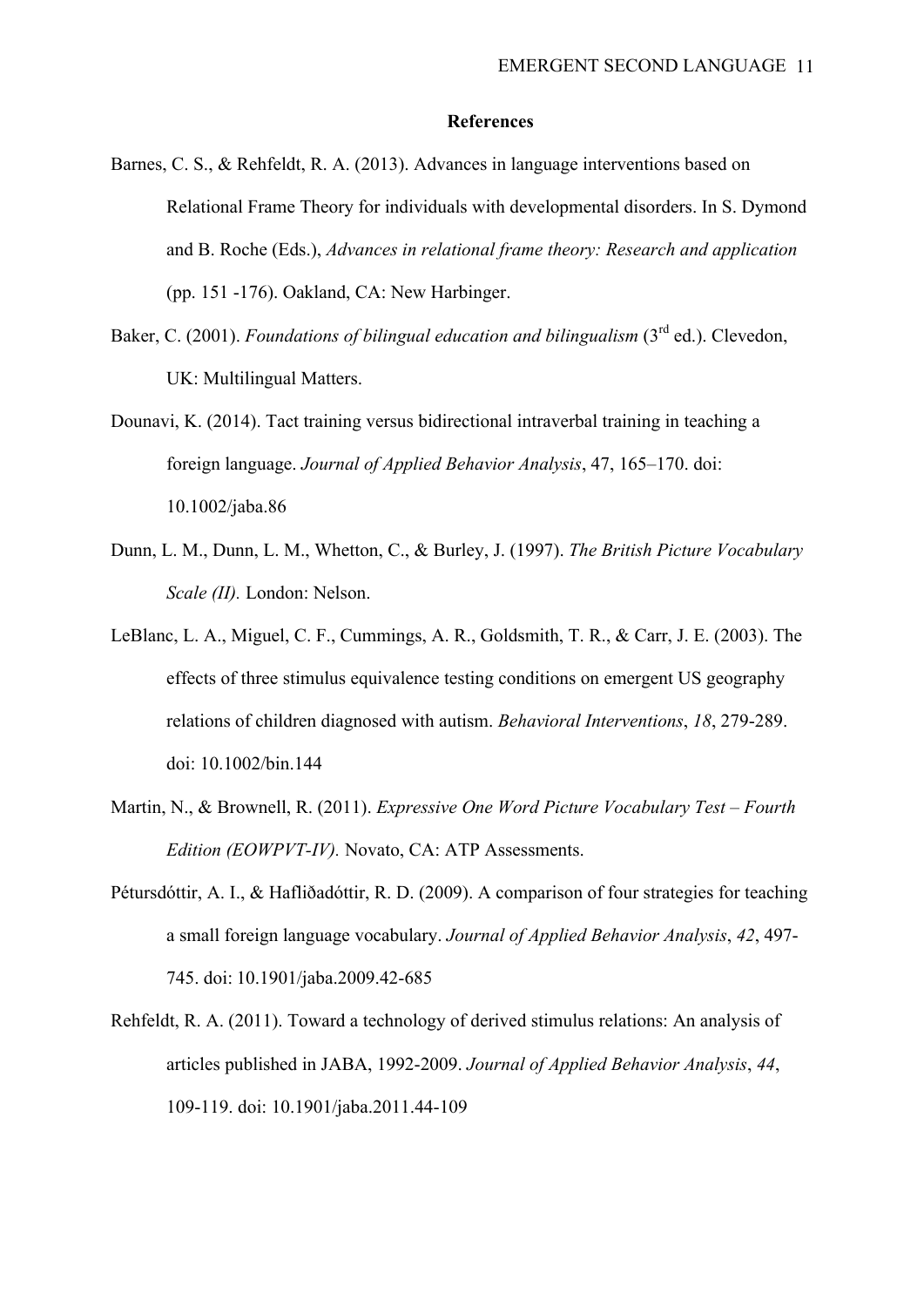Rosales, R., Rehfeldt, R. A., & Lovett, S. (2011). Effects of multiple exemplar training on the emergence of derived relations in preschool children learning a second language. *The Analysis of Verbal Behavior*, *27*, 61–74.

Sidman, M. (1980). A note on the measurement of conditional discriminations. *Journal of the Experimental Analysis of Behavior, 33*, 285–290. doi: 10.1901/jeab.1980.33-285